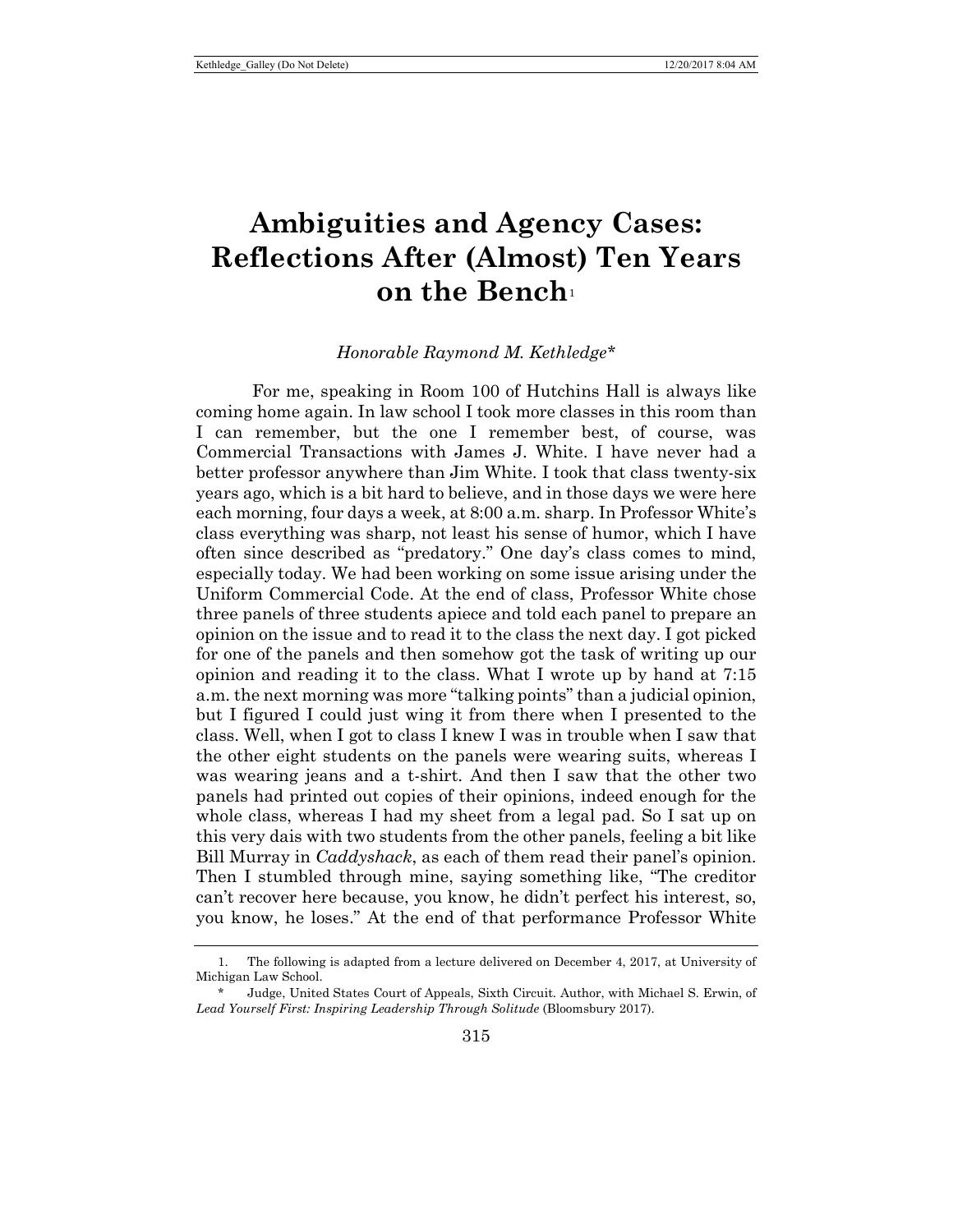nodded rather gravely and said, "Mr. Jones and Ms. Smith, I see that you have copies of the opinions you've prepared, so please distribute those to the class." Then he turned to me and said, "Mr. Kethledge, what have you got there—scraps of paper?" I think I said, "It's actually just one piece of paper," but that didn't do me much good. Well, I'm wearing a suit today, and I've written some opinions in the meantime, so I hope I can make amends now.

Today, after almost ten years on the bench, I'd like to offer some reflections about cases involving statutory interpretation and administrative law. The law governing statutory interpretation, especially, has changed significantly since the time I was here as a student. That was the tail end of the era when lawyers would resort to the statutory text only if the legislative history was ambiguous. What brought that era to an end, of course, was the jurisprudence of Justice Antonin Scalia. Now, as Justice Kagan recently declared, "we are all textualists."[2](#page-1-0)

Yet as a practical matter textualism has a certain fragility. Not in a doctrinal or logical sense: there is a straight line from the bicameralism and presentment requirements of Article I; to a statutory text that has met those requirements; to the meaning that the citizens bound by that text would ascribe to it, which is to say its public meaning; and to what is then the law, which as judges we are bound to apply. In these respects, the inquiry is essentially the same as the one in constitutional cases: namely, what is the meaning that the citizens bound by the law would have ascribed to it at the time it was approved. By fragility, instead, I mean a certain fragility in application. For the first reflection I offer is this: There is nothing so liberating for a judge as the discovery of an ambiguity.

For once a judge discovers an ambiguity, it is 1978 again. The statutory text approved by Congress and (usually) signed by the President becomes an afterthought. In its place, legislative history—in practice written and approved only by staff—plays a dominant role. So too does the idea of statutory purpose—which judges sometimes try to extract from legislative history, but just as often seem to construct themselves. And then, in deciding the case, the judges apply the values set forth in these materials—which sometimes (though not always) seem to be the judges' own values—rather than the values set forth in the text approved pursuant to Article I.

<span id="page-1-0"></span><sup>2.</sup> Justice Elena Kagan, The Scalia Lecture: A Dialogue with Justice Kagan on the Reading of Statutes at 8:09 (Nov. 17, 2015), https://today.law.harvard.edu/in-scalia-lecture-kagandiscusses-statutory-interpretation/ [https://perma.cc/W7L8-5APW].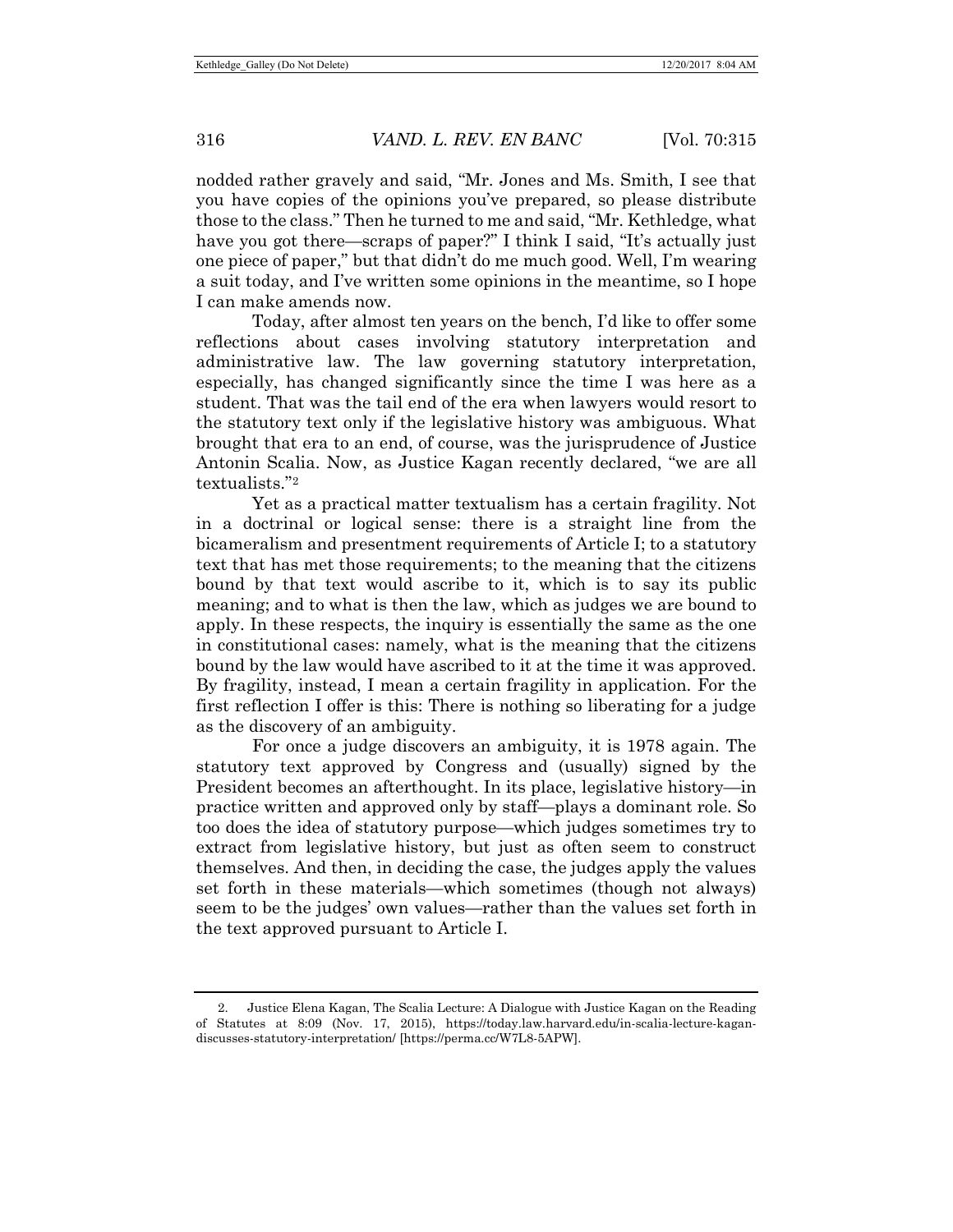Ambiguities are liberating because these materials are easier to manipulate than is a fixed statutory text. Legislative history is easy to manipulate in part because there is so much of it: committee reports, colloquies between senators or house members, hearing transcripts, earlier drafts of the legislation that later became law. These materials inevitably include all sorts of values and principles not included in the statutory text; and choosing among those values, as Judge Harold Leventhal famously observed, is like "looking over a crowd and picking out your friends."[3](#page-2-0) Yet, as Justice Kagan once said in a different context, there is a deeper pathology at work here.[4](#page-2-1) The purpose of legislative history is often not to explain the statutory text, but to advocate—to convince the courts, or perhaps to allow them, to read into the text certain values that lacked the votes to be included there.

One of my cases, *Sherfel v. Newson*<sup>[5](#page-2-2)</sup> illustrates the point. There, an employer, Nationwide Insurance Company, sought a declaration that the Wisconsin Family and Medical Leave Act was preempted by ERISA—the federal pension statute, and probably the most preemptive statute in the entire United States Code—to the extent that the Wisconsin Act required Nationwide to pay short-term benefits contrary to the terms of Nationwide's ERISA plan. (An ERISA plan is a health or benefit plan that is subject to regulation under ERISA.) I wrote an opinion, joined in full by a Clinton appointee and in part by an Obama appointee, that held the Wisconsin Act was indeed, to that extent, preempted "five different ways."[6](#page-2-3) The State tried to avoid that conclusion by citing a so-called "savings clause"—which is a clause that limits the preemptive effect of a federal statute—in the federal Family and Medical Leave Act. But that clause merely said that "[n]othing in *this Act*"—meaning the federal Family and Medical Leave Act—shall be construed to preempt "any State or local law that provides greater family or medical leave rights than the rights established under this Act . . . . . . . . . The text of that clause thus did nothing to prevent preemption by *other* acts, such as ERISA. But the State argued that the clause's legislative history did prevent preemption by ERISA. Specifically, the State relied upon a committee report—which in the genus of legislative history is the highest form of life—that said this very same savings clause "makes it clear that state and local laws providing greater leave rights than those provided in [the federal

<span id="page-2-4"></span><span id="page-2-3"></span><span id="page-2-2"></span><span id="page-2-1"></span><span id="page-2-0"></span><sup>3.</sup> *See* Patricia M. Wald, *Some Observations on the Use of Legislative History in the 1981 Supreme Court Term*, 68 IOWA L. REV. 195, 214 (1983) (citing conversation with Judge Leventhal).

<sup>4.</sup> *See* Yates v. United States, 135 S. Ct. 1074, 1101 (2015) (Kagan, J., dissenting).

<sup>5.</sup> 768 F.3d 561 (6th Cir. 2014).

<sup>6.</sup> *Id.* at 568.

<sup>7.</sup> 29 U.S.C. § 2651(b) (2012) (emphasis added).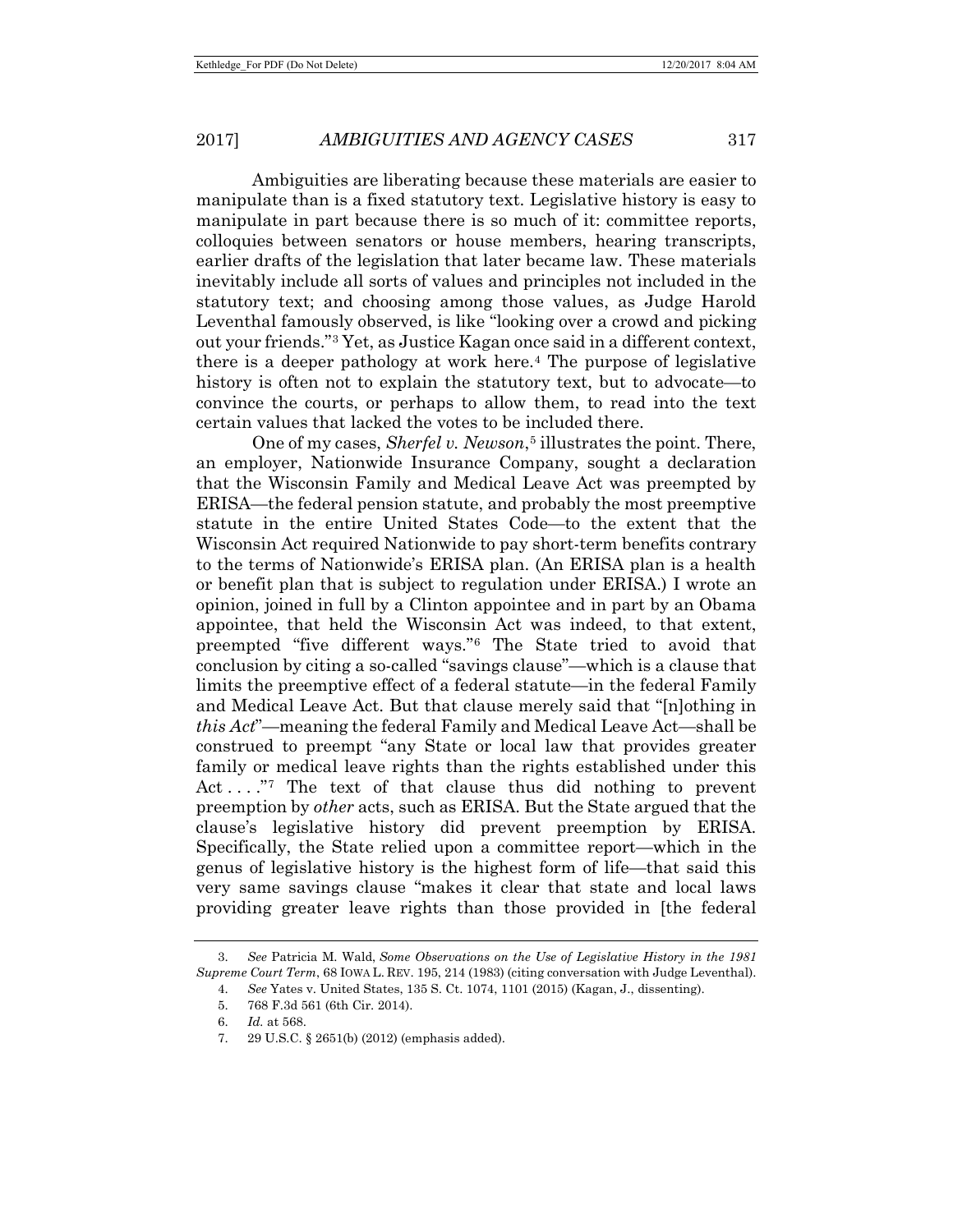Family and Medical Leave Act] are not preempted by the bill *or any other federal law*."[8](#page-3-0) Well, the reference to "the bill" was accurate because the savings clause says that "this Act" does not preempt more generous state laws. But that is all the clause says; and thus the committee report lacked any basis for saying that no "*other federal law*"—notably ERISA—could preempt them. Hence we concluded that "[t]his sentence from the Report . . . purports to rewrite [the savings clause] rather than clarify it."[9](#page-3-1)

Yet the State had still more legislative history to offer, namely a colloquy, which is a simpler organism than a committee report, and not a helpful one. In our opinion we described the colloquy this way:

The colloquy is purportedly a 1993 exchange between Senators Feingold and Kohl (both representing Wisconsin at the time), on the one hand, and Senator Dodd (the Senate sponsor of the [federal Family and Medical Leave Act]), on the other. The Wisconsin Senators each ask, "[i]s it the intent of the sponsors of" the [federal Act] that ERISA "shall not" preempt the [relevant] provision of the Wisconsin Act; and Senator Dodd in each instance duly answers yes. But the idea that this colloquy ever passed the lips of any Senator is an obvious fiction. Colloquies of this sort get inserted into the Congressional Record all the time, usually at the request of a lobbyist; and here virtually the same colloquy, with verbatim much of the same stilted phrasing, appeared in the Congressional Record two years before, in connection with a predecessor bill that the President vetoed. The principal difference between the two colloquies is that the later one assigns to Senator Feingold (who had just been elected) some of the questions that Senator Kohl is shown to ask in the earlier one. Thus, from the 1993 colloquy, one can reasonably conclude, at most, that the Wisconsin Senators sought to protect their State's Act from preemption by ERISA, and that Senator Dodd was willing to oblige by lending his name to the colloquy though not, apparently, by amending the [federal Family and Medical Leave Act] to that effect. But the idea that this colloquy reflects the intent of Congress as a whole is as fictional as the colloquy itself.<sup>[10](#page-3-2)</sup>

Now I should confess that my views about legislative history were shaped in part by my experience in writing some of it. Shortly after I graduated from here, I worked as a Senate staffer for about two and a half years, specifically for Senator Spencer Abraham, who then represented Michigan. Mostly I worked on matters arising in the Judiciary Committee, of which Senator Abraham was a member. And on one occasion I wrote part of a committee report for legislation that, as it later turned out, did not become law. The experience was rather like being a teenager at home while your parents are away for the weekend: there was no supervision. I was able to write more or less what I pleased. That is not a reflection on any particular senator; that is just the way the work gets done. Senators approve legislation, and staff write and approve reports. Indeed I submit that most members of

<span id="page-3-0"></span><sup>8.</sup> [S. Rep. No. 103–3, at 38](https://1.next.westlaw.com/Link/Document/FullText?findType=Y&serNum=0102505230&pubNum=0001503&originatingDoc=If1ff83fc48c111e4b86bd602cb8781fa&refType=TV&originationContext=document&transitionType=DocumentItem&contextData=(sc.Search)) (1993), *reprinted in* 1993 U.S.C.C.A.N. 3, 40 (emphasis added).

<span id="page-3-2"></span><span id="page-3-1"></span><sup>9.</sup> *Sherfel*, 768 F.3d at 570.

<sup>10.</sup> *Id.* (second alteration in original) (citations omitted).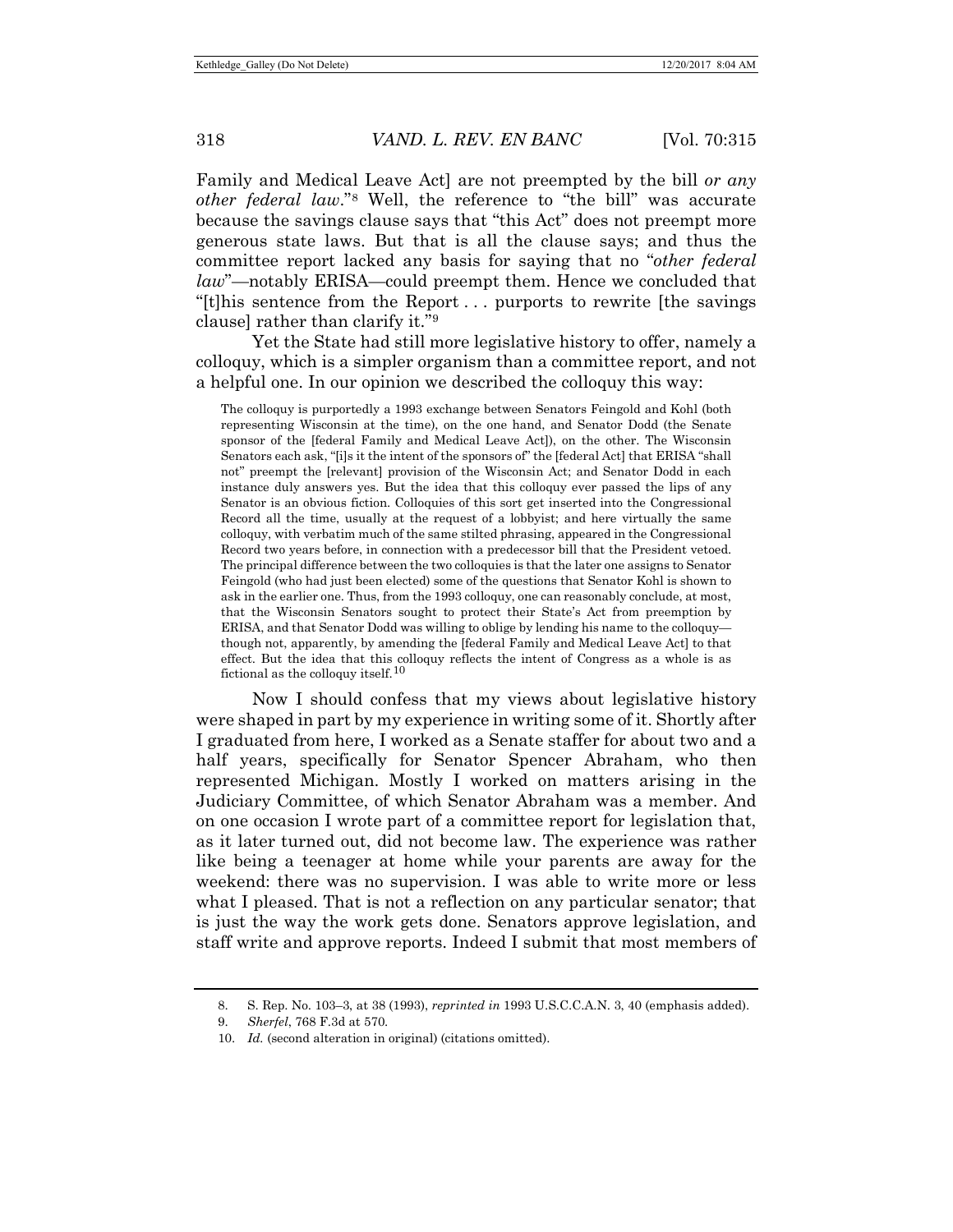Congress (with Senator Grassley being a notable exception) have no idea at all about what is in the legislative history for a particular bill. The audience that the writers of legislative history have in mind, rather, is an audience in robes. And so for these reasons I think that Justice Scalia during his tenure on the Court, and Justice Kagan today, are rightly skeptical that legislative history should play some kind of central role in determining the rights and obligations of our citizens.

Yet legislative history does play that role once a judge declares the statutory text ambiguous. It matters very much, therefore, that judges work very hard to identify the best objective meaning of the text before giving up and declaring it ambiguous. It should take a great deal more than a couple of competing dictionary definitions to cast aside the statutory-interpretation caselaw of the past thirty years. Nor should it be enough that a statute is complicated, even very complicated. That a statute is complicated does not mean it is ambiguous. It just means that the judge needs to work harder to determine—in the sense of ascertain—the statute's meaning. (As an aside, I would say that the term "plain meaning" is not only overused but also a misnomer, precisely because a judge often needs to work hard to determine a statute's meaning.) And I would suggest that the persistence and willingness of judges to work hard before declaring statutes ambiguous is an important but perhaps overlooked difference between judges.

Now some observers say the idea that judges can determine the best objective reading of a particular text is naïve or even fraudulent. This is a kind of linguistic nihilism, which is contrary to my experience as a judge. Indeed I suggest that it is contrary to our common experience as people who communicate in English. All of us do that every day, sometimes concerning subjects critically important to us, without being left with the sense that the content of those communications is ultimately unknowable. It is true, of course, that people sometimes manipulate the meaning of a sentence or phrase. But usually we know when someone is doing that—we say the person is taking words out of context, or distorting their meaning. And any textualist will tell you that even a narrow sliver of text should be construed in the context of the statute as a whole.

What is necessary for textualism to work is simply that the judge construe the text in a principled way. There are plenty of principles and rules to direct that process: we have definitions for every word in the language, and rules of grammar, and, perhaps most important, our own ordinary usage of the language (a lot of which is codified in so-called canons of interpretation). Unlike legislative history, these materials limit the judge rather than liberate him. And when used without bias, they allow the judge to identify not merely the plausible interpretations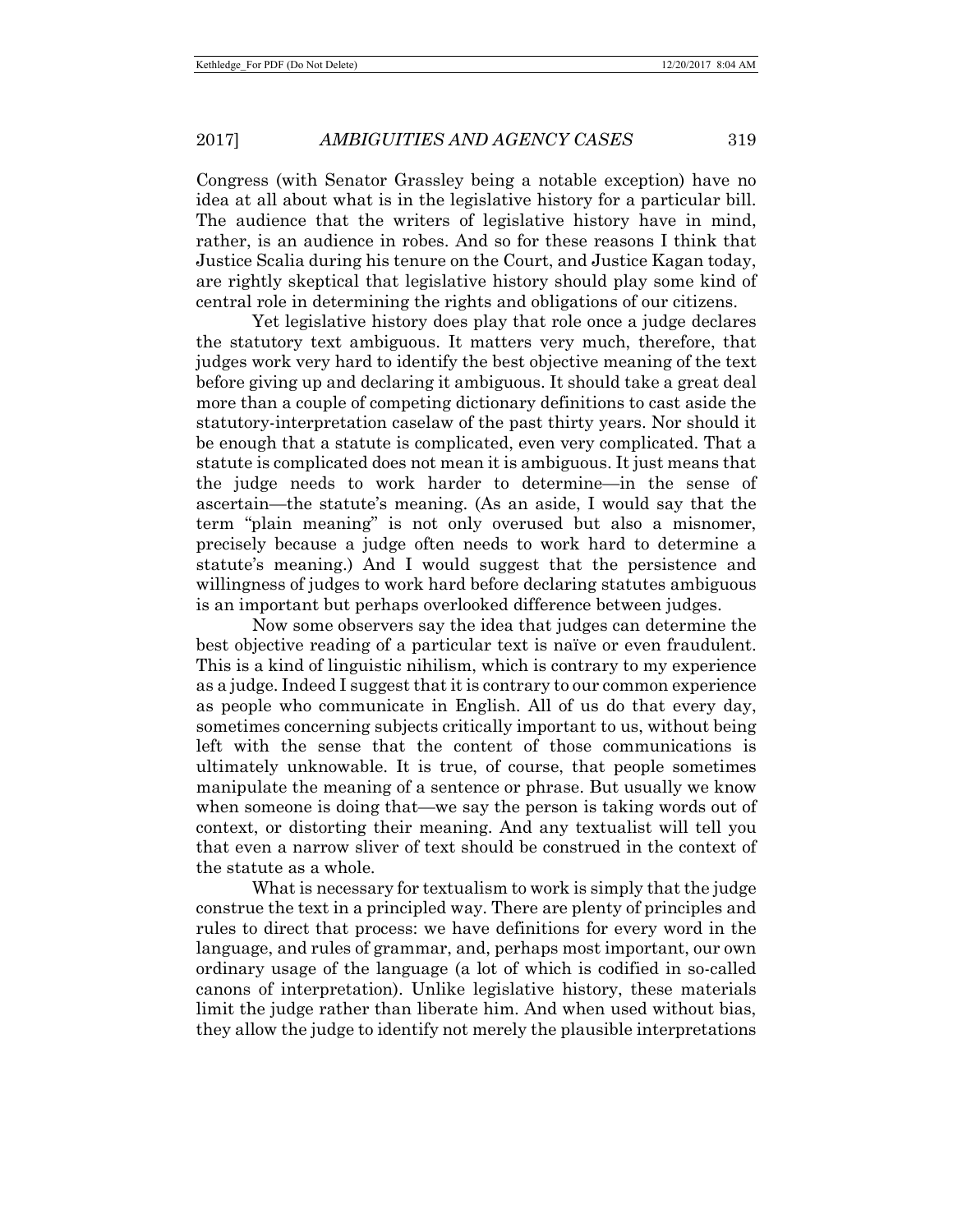of the text, but the best one. For, in my experience at least, if one works hard enough, all the other interpretations are eventually revealed as imposters.

Here I would offer another observation relevant to the project of textualism: the idea that most statutes are badly written is a myth. Instead, perhaps the one expertise that Congress has as an institution is that of writing laws. That expertise is concentrated within a particular office in Congress, namely the Office of Legislative Counsel. Their task is to take the policy goals of any member who comes to them and to convert those goals into legislative text. I occasionally worked with them during my time as a Senate staffer. They are nonpartisan, they are professionals, and in my experience—both as a staffer and a judge—they do very good work. Their writing is technical rather than stylish, in the sense that they choose their words based upon the sole criterion of clarity, rather than with more rhetorical purposes in mind. And though for that reason their work lacks the aesthetic appeal of, say, a Bach concerto, it often displays the same iron-fisted logical control over a complex mass of information. The judge's task is then to discern that logic and to follow it wherever it might lead—whether to a so-called conservative outcome or to a liberal one. And the judge who succeeds in that task thereby does her part to maintain our constitutional separation of powers.

In my own opinions as a judge, I have never yet had occasion to find a statute ambiguous. In my view, statutory ambiguities are less like dandelions on an unmowed lawn than they are like manufacturing defects in a modern automobile: they happen, but they are pretty rare, given the number of parts involved. Two examples from my cases will help to illustrate why.

<span id="page-5-0"></span>One is *United States v. Zabawa*.[11](#page-5-0) There, Phillip Zabawa, a criminal defendant with a long criminal record, chose to start a fight with a federal law-enforcement officer, David Murphy, when Murphy was trying to place Zabawa in a holding cell in the federal courthouse in Detroit. During the fight, Murphy headbutted Zabawa; after it, Murphy had a laceration over his left eye, though he could not say for sure whether it came from the headbutt or from a punch by Zabawa. Based on that incident, Zabawa was convicted of assaulting a federal officer in violation of 18 U.S.C.  $\S$  111(a)(1) and (b). Subsection (b), in particular, provides for an enhanced sentence—up to twenty years—if the defendant "inflicts bodily injury" during the assault. The only bodily injury that Murphy suffered during the fight was the cut over his eye. The question, then, was whether Zabawa "inflicted" the cut, even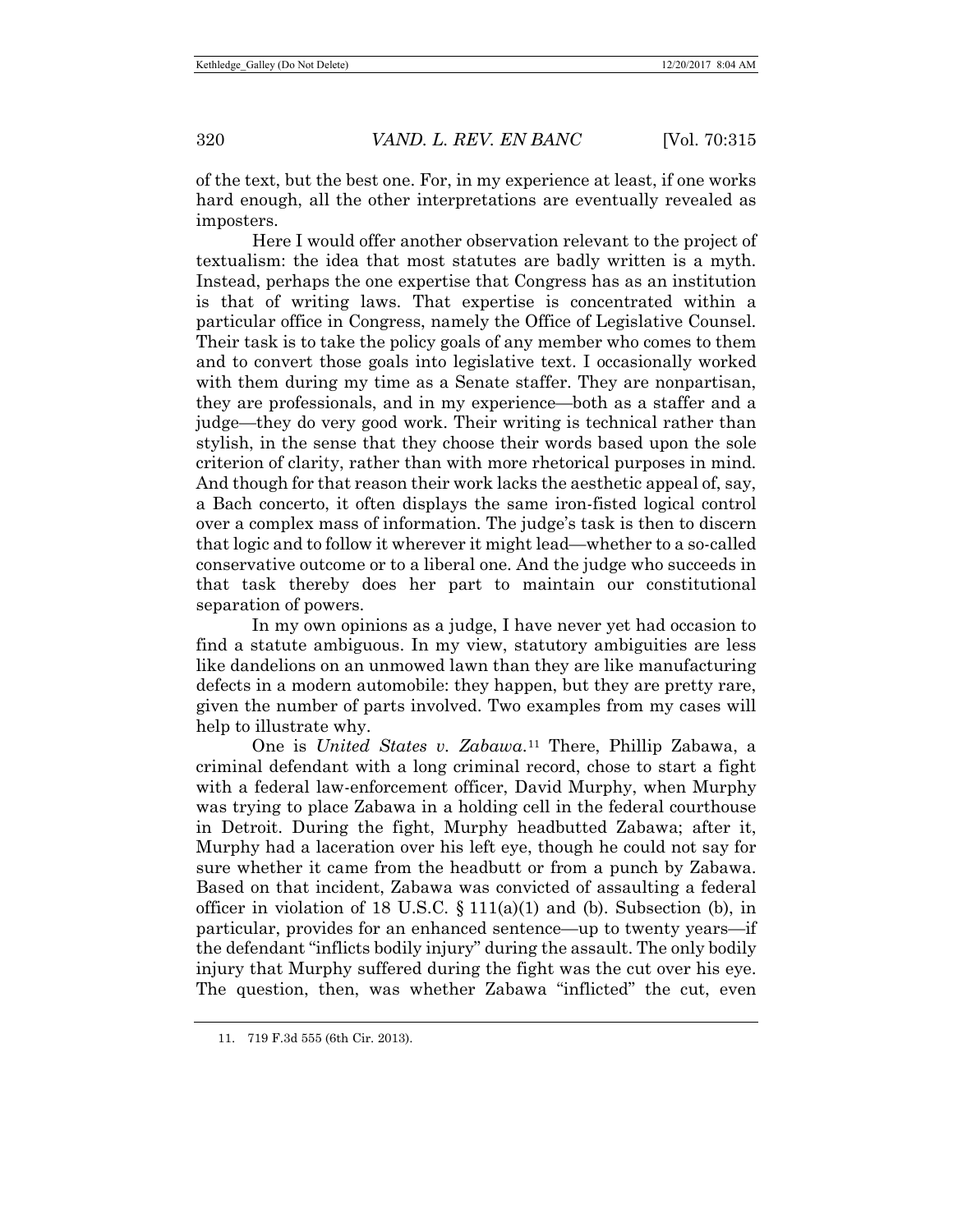2017] *AMBIGUITIES AND AGENCY CASES* 321

though it might have resulted from the actions (namely, the headbutt) of Murphy himself.

The government argued, and the district court agreed, that "inflict" is synonymous with "cause" and that Zabawa caused all the injuries in the fight—because he started it. Now, my own intuition at the outset of the case—based on my own experience with the English language for forty-plus years—was that the government and the district court were wrong in saying that "inflict" is the same as "cause." But I had to test that intuition with the materials that I described earlier. The dictionary offered two definitions of "inflict": the first was "to cause (something unpleasant)," which arguably supported the government's position; the second was "to give by or as if by striking," which clearly favored Zabawa, because he did not do the "striking" so far as the headbutt was concerned.<sup>[12](#page-6-0)</sup> (Had this been an agency case, the government surely would have told us we owe them deference.) But the fact that each side found support in the dictionary did not mean that § 111(b) was ambiguous. Instead, we went on to examine the ordinary usage of "inflict."

Ordinary usage is a frequently overlooked but often colorful and fun part of the job of statutory interpretation. And so it was here. We began with a couple of usage examples from the dictionary: "*inflicted heavy losses on the enemy; a storm that inflicted widespread damage*."[13](#page-6-1) What those examples have in common is that "inflict" is used to show direct *physical* causation of physical harm. So we tested that meaning against some other examples; and we found, as the opinion says, that

[t]his meaning holds almost anywhere one looks: the thermal and barometric conditions giving rise to a storm . . . do not inflict widespread damage; the storm does. Othello dies from a wound that he inflicts upon himself, even though Iago proximately caused him to do it. Field Marshal Montgomery blundered by ordering his paratroopers to take "a bridge too far" at Arnem, but he did not inflict the heavy losses that followed; the Germans did. And neither did General Eisenhower inflict the injuries that his men suffered on D-Day.<sup>[14](#page-6-2)</sup>

Thus we concluded—as a matter of public meaning, and thus as the meaning of § 111(b)—that "[i]nflict means something more precise than merely '[t]o be the cause of or reason for  $\dots$  . . . . "<sup>[15](#page-6-3)</sup> Rather, we said, "What inflict conveys is a sense of physical immediacy: to cause harm directly, by physical force. . . . The person whose action was the direct physical cause of Murphy's laceration, therefore, is the person who inflicted it for purposes of  $\S 111(b)$ . And even the government admits

<span id="page-6-1"></span><span id="page-6-0"></span><sup>12.</sup> *Id.* at 559–60.

<sup>13.</sup> *Id.* at 560.

<sup>14.</sup> *Id.*

<span id="page-6-3"></span><span id="page-6-2"></span><sup>15.</sup> *Id.*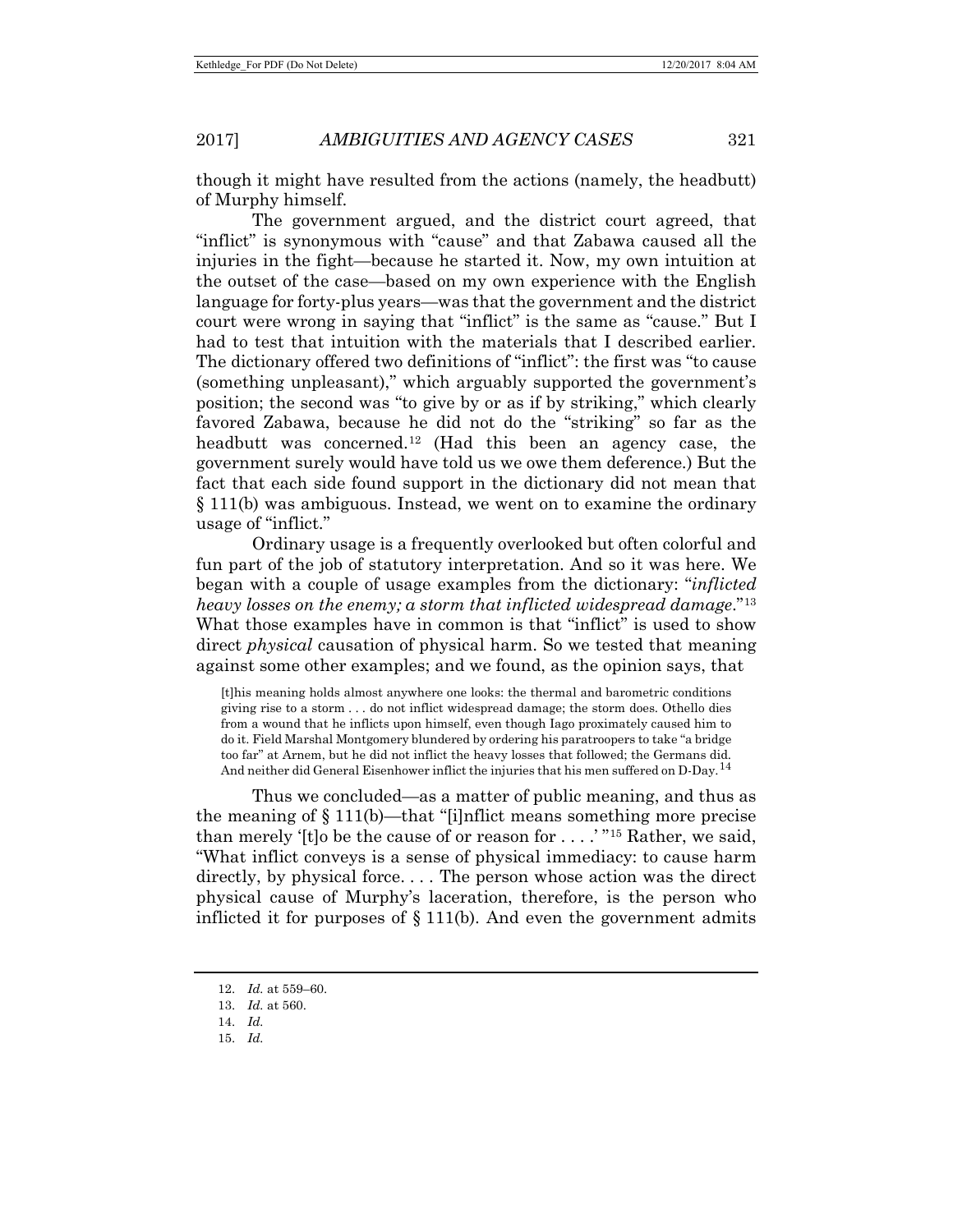that Murphy himself might have been that person."[16](#page-7-0) Thus the government did not prove Zabawa's guilt beyond a reasonable doubt, and we reversed his conviction for the enhanced offense.

In fairness I should offer a more complicated example, which is *Sierra Club v. Korleski*.[17](#page-7-1) I will try to make this brief. At issue there was the so-called "citizen-suit" provision of the Clean Air Act, which allows private parties (or anyone else) to sue "any person . . . who is alleged to have violated . . . an emission standard or limitation" under the Act.[18](#page-7-2) By way of background, states typically enter into arrangements with the federal government under which the states agree to enforce certain requirements of the Clean Air Act. Ohio had such an arrangement, but in 2006 Ohio passed a law that barred the Director of the Ohio EPA from enforcing a certain emission standard under the Clean Air Act. The issue in our case was whether the Ohio Director "violated" that standard when he failed to enforce it. To answer that question, we examined not only the citizen-suit provision but a host of other provisions in the Act. We found that the Act authorized the Director of the federal EPA to impose civil penalties of up to \$25,000 per day upon any person who "has violated" the Act. And we found that the Act authorized a prison sentence of up to five years for any person who "knowingly violates" the Act. We were skeptical—just as the Supreme Court was skeptical in interpreting a nearly identical citizensuit provision under the Endangered Species Act<sup>19</sup>—that the Clean Air Act would authorize those kinds of civil and criminal penalties against the Director of the Ohio EPA.[20](#page-7-4) But more to the point, another provision in the Act specifically defined a state's failure to enforce an emission standard as a "deficiency," rather than a "violation." And we therefore held that, per the Act's terms, the Ohio Director's failure to enforce the emission standard was a deficiency, rather than a violation.<sup>21</sup> That meant the plaintiffs could not sue the Ohio Director under the citizensuit provision, since that provision authorized suits only for violations. But we did hold—perhaps ironically, since the federal EPA had sided with the plaintiffs in our case—that another provision of the Act allowed the plaintiffs to sue the federal EPA to force them to impose sanctions on the State[.22](#page-7-6) But the relevant point here is that, though the

<span id="page-7-0"></span><sup>16.</sup> *Id.*

<span id="page-7-1"></span><sup>17.</sup> 681 F.3d 342 (6th Cir. 2012).

<span id="page-7-3"></span><span id="page-7-2"></span><sup>18.</sup> 42 U.S.C. § 7604(a)(1) (2012).

<sup>19.</sup> *See* Bennett v. Spear, 520 U.S. 154, 173–74 (1997).

<span id="page-7-4"></span><sup>20.</sup> *See Sierra Club*, 681 F.3d at 349.

<span id="page-7-5"></span><sup>21.</sup> *Id.* at 350–51.

<span id="page-7-6"></span><sup>22.</sup> *Id.* at 352–53.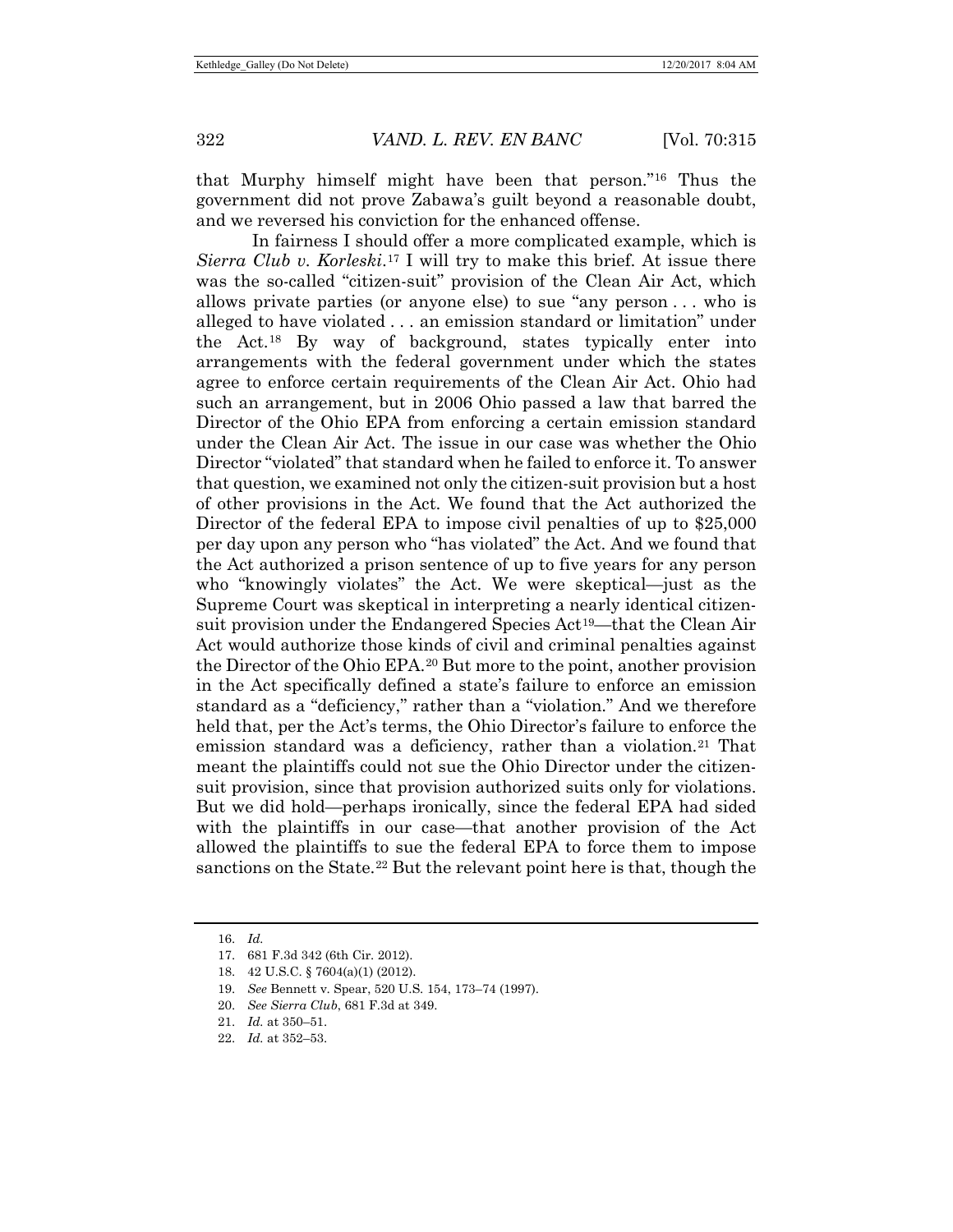statute in that case was complicated, the answer provided by its text was clear.

That brings me to some observations about cases involving federal agencies. As many of you already know, those cases often involve what is called the *Chevron* doctrine, which applies in cases where a federal agency administers the statute whose meaning is at issue in a case.[23](#page-8-0) The federal EPA, for example, administers the Clean Air Act. In cases where *Chevron* applies, the court must first determine—in what is called *Chevron*'s "step one"—whether the relevant statutory provision is ambiguous. If the provision is ambiguous, then—in *Chevron*'s "step two"—the court must defer to any "reasonable" interpretation offered up by the agency.<sup>[24](#page-8-1)</sup> Now, the *Chevron* doctrine itself was created by the courts—by the Supreme Court in particular—and recently there has been a lot of debate about it. The doctrine's critics focus specifically on separation-of-powers concerns. Article III of the Constitution vests in Article III courts "*[t]he*  judicial Power of the United States"—which means not some of it, but all of it.[25](#page-8-2) Meanwhile, Hamilton said in Federalist No. 78 that "[t]he interpretation of the laws is the proper and peculiar province of the courts."[26](#page-8-3) Chief Justice Marshall said almost verbatim the same thing in *Marbury v. Madison*, with all but an exclamation point at the end.[27](#page-8-4) Yet in cases where *Chevron* applies—or at least where the court reaches *Chevron*'s step two—the law's interpretation becomes the province of an executive agency. One may fairly ask, therefore, whether the doctrine allocates core judicial power to the executive—or perhaps simply blocks the exercise of judicial power in cases where the doctrine applies.

But my purpose here again is to offer some observations from my own cases. Although I personally have never had occasion to reach *Chevron*'s step two in any of my cases, there have been plenty of cases where the agency wanted us to. And from those cases, it seems to me that the agency is not trying to answer the same question that we are. The court tries to find the best objective interpretation of the statute, based on the statutory text. The agency instead asks if there is a colorable interpretation that will support the policy result that the agency wants to reach. When judges engage in that kind of analysis, we call it judicial activism. And most observers condemn judicial activism as an arrogation of legislative power to the judiciary. It is not clear to

<sup>23.</sup> *Chevron, U.S.A., Inc. v. Nat. Res. Def. Council, Inc.*, 467 U.S. 837 (1984).

<sup>24.</sup> *See id.* at 842–44.

<sup>25.</sup> U.S. CONST. art. III (emphasis added).

<sup>26.</sup> THE FEDERALIST NO. 78, at 467 (Alexander Hamilton) (Clinton Rossiter ed., 1961).

<span id="page-8-4"></span><span id="page-8-3"></span><span id="page-8-2"></span><span id="page-8-1"></span><span id="page-8-0"></span><sup>27.</sup> *See* 5 U.S. (1 Cranch) 137, 177 (1803) ("It is emphatically the province and duty of the judicial department to say what the law is.").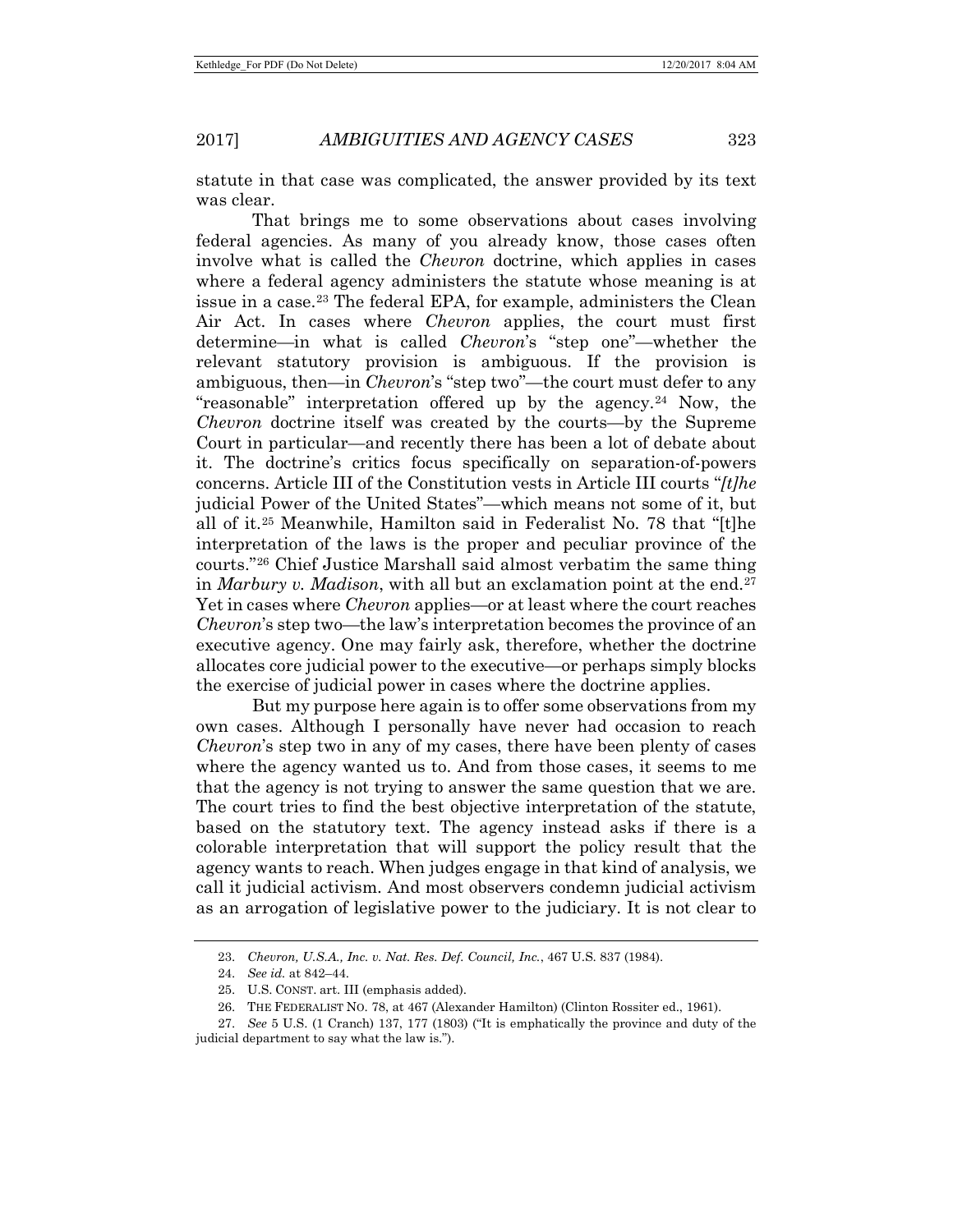me why the result is any better when the arrogation is done by the executive.

Some other observations concern *Chevron*'s secondary effects. One of those is an effect upon the judicial branch, and on this point a metaphor comes to mind. Around this time of year I like to hunt for grouse (or partridge, as we call them in Michigan) with my son in the forests Up North. Sometimes the birds are in cedar swamps that are full of alder bushes and dense secondary growth. More than once I've decided that, even if the birds are in there, it's not worth pushing through all those branches to get to them. Interpreting statutes like the Clean Air Act is often similar. The statute presents a dense undergrowth of sections and subsections and subsections within those. The answer to the specific question in the case might lie somewhere in those sections and subsections, but working through them is hard. And meanwhile the agency is there to offer a path already cleared. Down that path might lie a woodcock rather than a partridge, but both are game birds, and the judge might be tempted to conclude that under the circumstances a woodcock is good enough. And so in agency cases it often seems that the court pauses only briefly at step one, without much effort to hack through the undergrowth, before proceeding straightaway down the cleared path of step two.

The other effects are upon the agencies themselves. There is no getting around the fact that *Chevron* deference has created a palpable sense of entitlement among executive agencies, particularly when they show up in court. At times it seems that some lawyers in agency cases (though not all) regard their task as not so much to persuade us as to put us in our place. More than once, in response to a question challenging the agency's interpretation of a provision, an agency lawyer has simply told me, "Well, on that question this court owes the agency deference." And at least once I have responded in turn, "Well, humor me."

<span id="page-9-0"></span>But those exchanges are minor compared to some of *Chevron*'s other secondary effects. One is sloppy work. Deference brings latitude, which can bring a sense that one is less accountable, which can bring a temptation to cut corners. One of my cases from this year, *Montgomery County v. FCC*,<sup>[28](#page-9-0)</sup> involved a couple of major rulemaking orders, entered by the FCC, that affected the ability of local governments to regulate cable providers. The local regulators challenged both rules, arguing among other things that the FCC's interpretation of "franchise fees," as defined by the Communications Act, undermined various other provisions in that same Act. As we said in our opinion, the FCC offered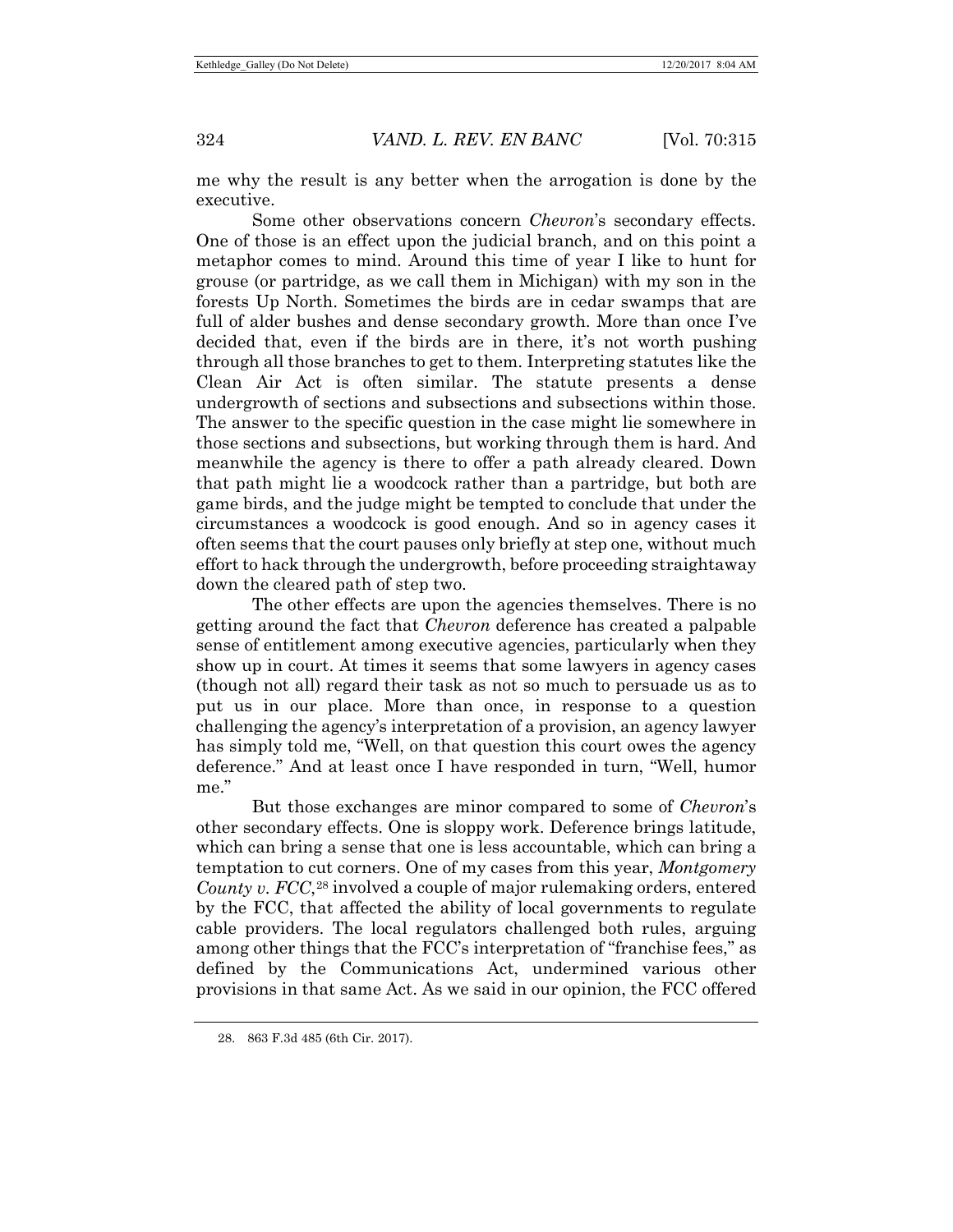little response to those arguments; instead, both in the FCC's administrative proceedings and before us, the FCC simply announced its interpretation rather than explained it. In the end we vacated portions of both rules and remanded "for the FCC to set forth a valid statutory basis, if there is one," for each of them.<sup>[29](#page-10-0)</sup>

Another case, *Meister v. U.S. Department of Agriculture*,<sup>[30](#page-10-1)</sup> involved a management plan prepared by the United States Forest Service for the Huron-Manistee National Forests in northern Michigan. Kurt Meister, a Harvard Law School graduate appearing pro se, challenged the plan on numerous grounds, among which was that the Service had "overestimated snowmobile use and underestimated crosscountry ski activity in the Forests."[31](#page-10-2) (Those uses tend to compete with each other, and Meister thought the plan unfairly favored snowmobilers.) The Service's estimates began with some surveys that visitors to the Forests had filled out in the year 2000. None of those visitors said that the purpose of their visit was snowmobiling or crosscountry skiing. And on that basis the Service estimated that the number of cross-country visitors to the Forests in 2000 was zero, and that the number would stay at zero all the way out to the year 2050. Thus, we said, so far as the Service's estimates were concerned, "the Forests have seen their last cross-country skier."[32](#page-10-3)

Yet the Service estimated that the number of snowmobile visitors for the year 2000 was 120,000, and that the number would climb steadily in later years. In its brief to our court, the Service said those estimates were based on the agency's expert "professional judgment." That assertion was followed by three or four cites to the administrative record. So I looked them up. All of the cites referred to a single email from a Michigan State researcher—which was reprinted several times in the record as different people responded to it—who said he "was not ready to present formal estimates," but who speculated that the number of snowmobile visitors might have been 120,000. One of the Service's own scientists cautioned that "it would require a fair bit of work to justify" the 120,000 number. But that work was never done another Service official said simply to choose a number, "just make sure it's defensible"—and so the Service chose 120,000. And that number in turn became the basis for the plan's allocation of snowmobile and crosscountry skiing trails. We said that "[t]he whole episode debases the

<span id="page-10-1"></span><span id="page-10-0"></span><sup>29.</sup> *Id.* at 493.

<sup>30.</sup> 623 F.3d 363 (6th Cir. 2010).

<span id="page-10-2"></span><sup>31.</sup> *Id.* at 372.

<span id="page-10-3"></span><sup>32.</sup> *Id.* at 374.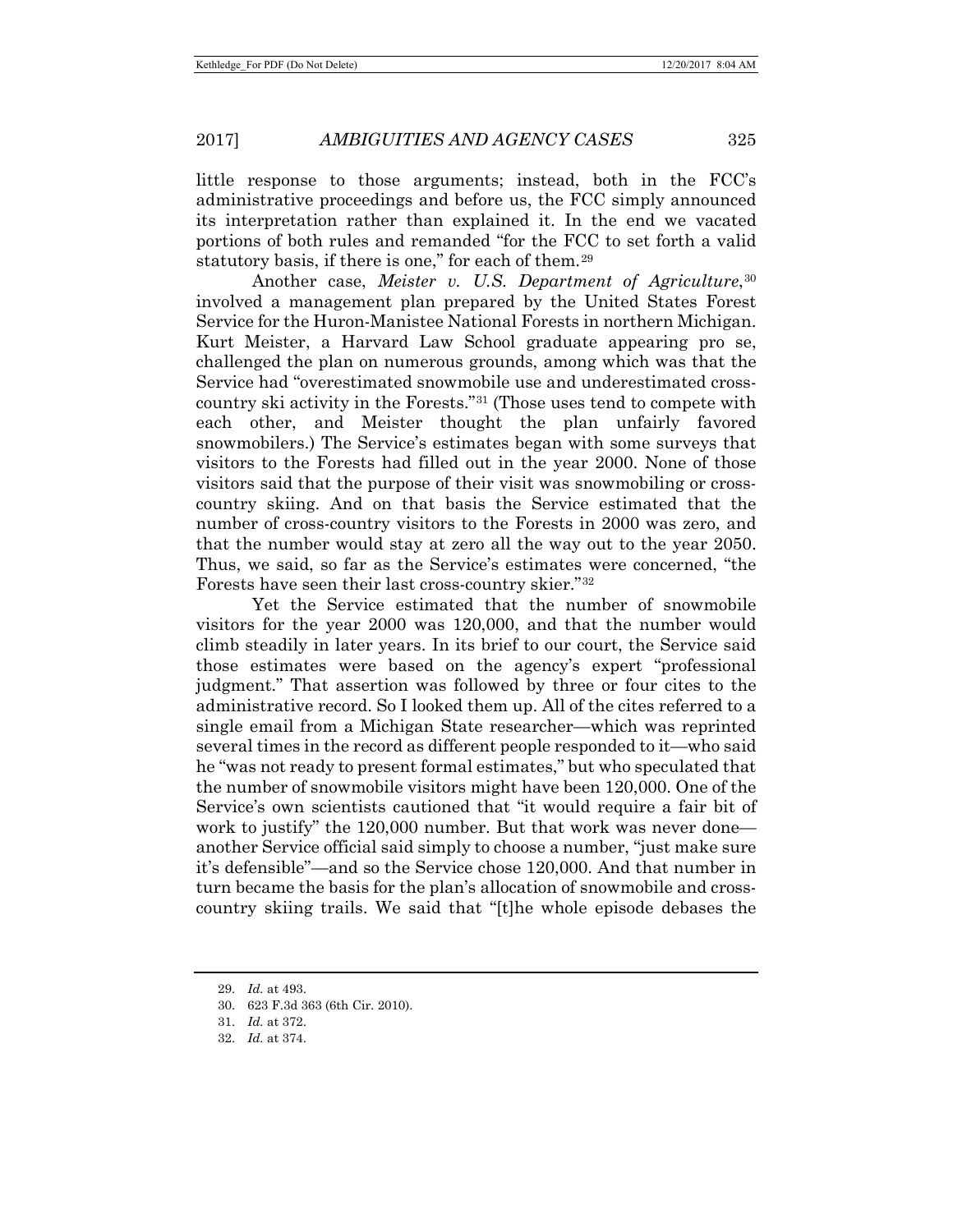coinage of agency deference," and held that this part of the plan was arbitrary and capricious.[33](#page-11-0)

The last case I'll mention might be the best known, namely *United States v. NorCal Tea Party Patriots*.[34](#page-11-1) This too was a very complicated case, but again I will try to make this brief. Per the findings of the Treasury Department's Inspector General, the IRS seriously mistreated Tea Party groups when considering their applications for tax-exempt status. (I will say that, had the groups been socialist, the case would have come out precisely the same way. We said as much in the first paragraph of the opinion.[35\)](#page-11-2) Some of the groups later sued the IRS. In that suit, the district judge—who happened to be a Clinton appointee—repeatedly ordered the IRS to produce internal lists of the groups the IRS had targeted. Repeatedly the IRS refused, to the point where the district judge told the Department of Justice's lawyers that they were not living up to the Department's name. Finally the case came to us and we ordered the IRS to comply, in an opinion joined by Judges Damon Keith and David McKeague. Before us, the IRS argued that a particular subsection in § 6103 of the Internal Revenue Code barred the IRS from producing the lists of targeted groups. Section 6103 by its terms protects taxpayer privacy, but over two decades of deference the IRS had construed it to bar disclosure of virtually any "data collected" by the IRS. And so they contended in our case.[36](#page-11-3) At the same time, however, the IRS nowhere mentioned two other provisions namely § 6104 and a different subsection of § 6103—that rendered the IRS's arguments against disclosure, as we put it in the opinion, "patently meritless."[37](#page-11-4) The IRS largely conceded as much, as to § 6104, during oral argument. So my observations about that case are these. First, the IRS apparently thought we would never stray from the cleared path of the analysis in their brief, and instead seek out the right answer on our own. And second, it seemed to me that, under cover of deference, the IRS had tried to distort the relevant statutes rather than apply them.

\* \* \*

<span id="page-11-0"></span>All that said, my message today is a positive one. As judges, interpreting statutes is what we do, both in hard cases and in simpler ones. And when we perform that function in a principled way, with as

<sup>33.</sup> *Id.* at 372-74.

<span id="page-11-1"></span><sup>34.</sup> 817 F.3d 953 (6th Cir. 2016).

<span id="page-11-2"></span><sup>35.</sup> *See id.* at 955.

<span id="page-11-3"></span><sup>36.</sup> *See id.* at 962–64.

<span id="page-11-4"></span><sup>37.</sup> *Id.* at 963.